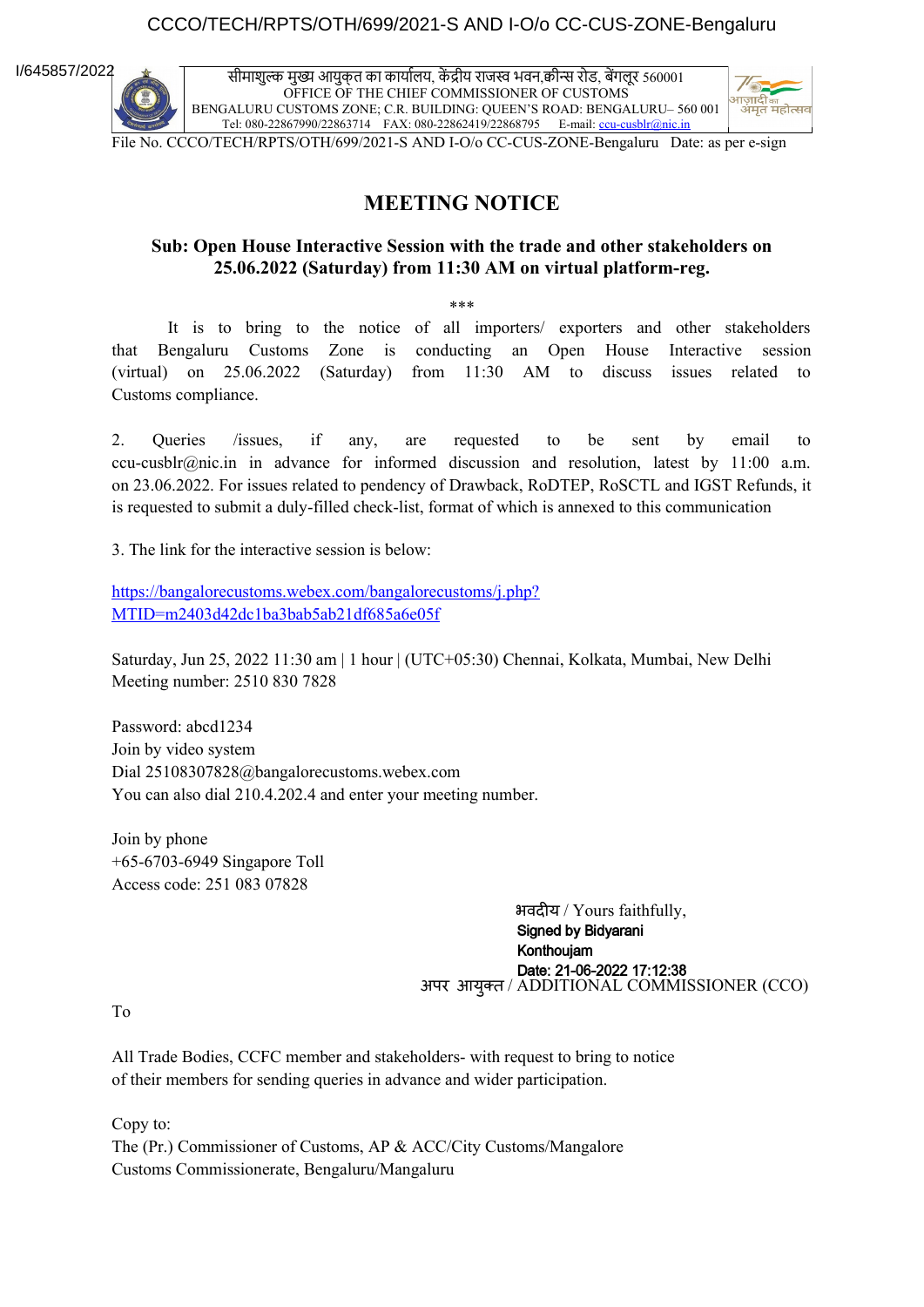#### I/645857/2022

# **Check List for Advance Query related to Drawback/RoDTEP/ RoSCTL Pendency**

| <b>Name of Exporters</b>                        |  |
|-------------------------------------------------|--|
| IEC No.                                         |  |
| Shipping Bill / Date                            |  |
| EGM /Gateway Filed ? If Yes EGM No.             |  |
| Is PFMS Account Accepted?                       |  |
| Is Drawback scroll generated? If yes, mention   |  |
| Scroll No./Date)                                |  |
| If the answer is "No" to the previous question, |  |
| whether any query is pending against the        |  |
| <b>Shipping Bills?</b>                          |  |
| If the answer is "Yes" to the previous          |  |
| question, whether Query was Replied             |  |
| $-(Yes/No)$                                     |  |
| (If Yes, Date of Last reply)                    |  |
| Whether proper scheme code like<br>19           |  |
| (Drawback), RD, RS, 62, 63 etc. was             |  |
| declared?                                       |  |
| Is Electronic Ledger created successfully in    |  |
| <b>ICEGATE?</b>                                 |  |
| Whether "Yes" option was selected in reward     |  |
| scheme to avail RODTEP                          |  |